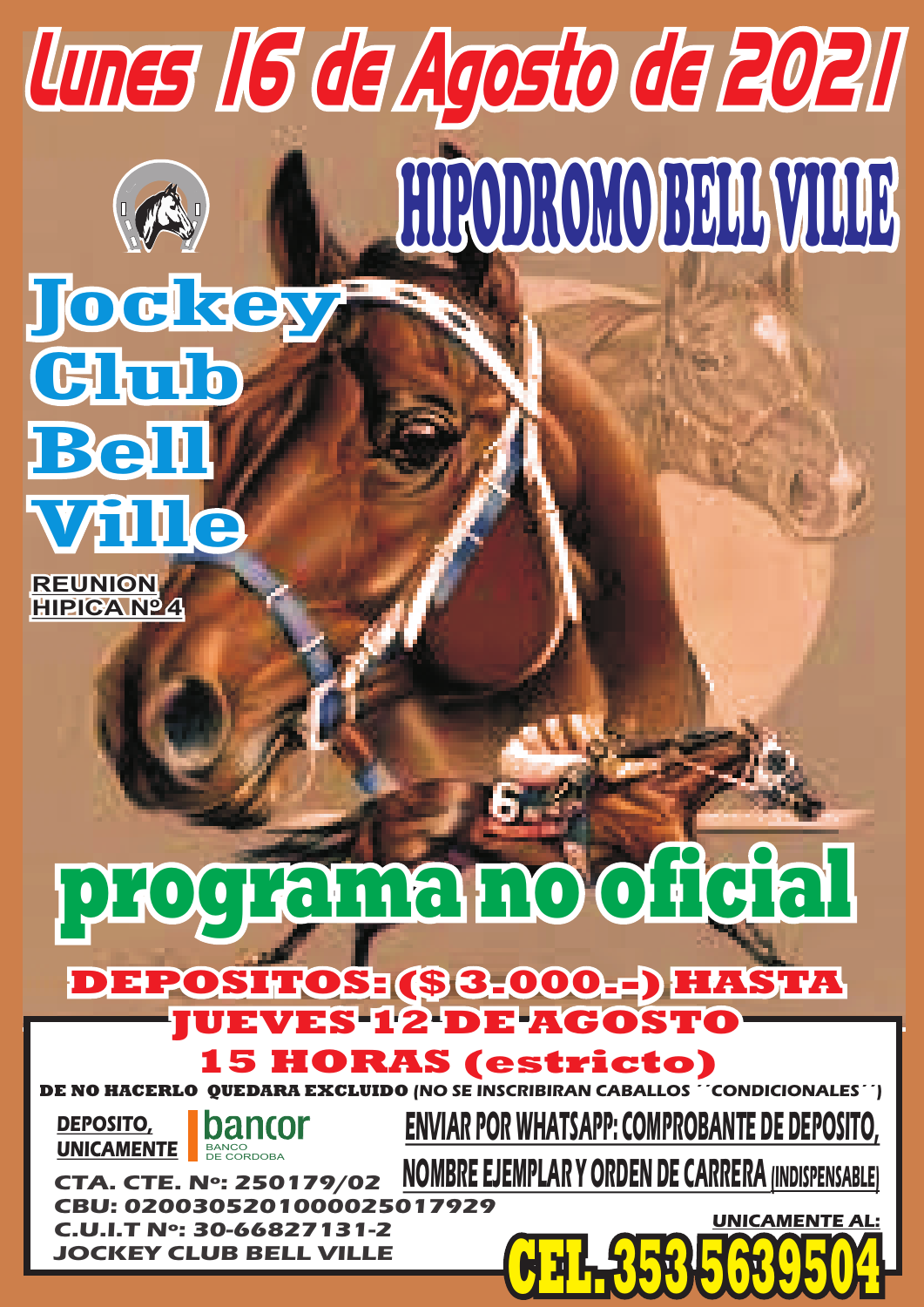.............<br>PECOS<br>DON GERARDO --------<br>DON 0<br>EL 22 **LA PUPI TELON AL CORAZON** LATION<br>TELON A<br>LINYERA LINYERA<br>LOMITO **TRASNOCHADO HALO**



### **JOCKEYS: INFORMAR DATOS HASTA DIA JUEVES 12, 17 hs. (ESTRICTO) CASO CONTRARIO NO PODRAN CORRER.**

**SEGUNDO PUESTO SE ABONARA CON SEIS (6) O MÁS COMPETIDORES, DEDUCIDO DEL PRIMER PUESTO, EN CARRERAS POR CARTA Y CONCERTADAS**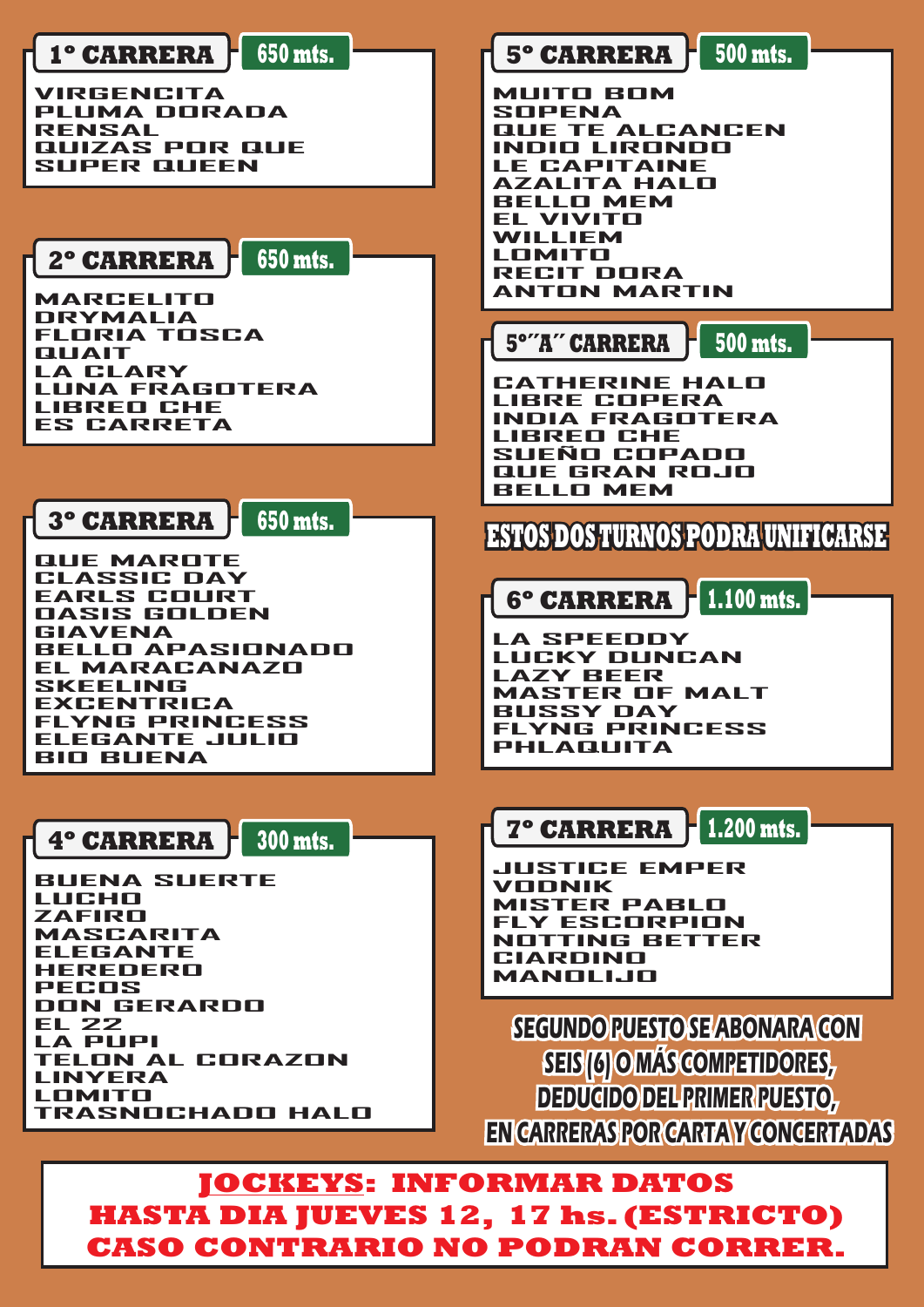**650 mts.**

**650 mts.**

**650 mts.**

**CLASSIC DAY MEGA LADY CANDELA KEY** WARLESS<br>WARLESS<br>BRAVS BL **BRAVO GURI CLOSE YOUR EYES** BRAVE BERT<br>**GLOSE YOUR EYES<br>GARELLA OSCURA MAESTRA BRUJA OANLLLA**<br>MAESTRA<br>OFICE GAL

**400 mts.**

**DON GUSTAVO ENGRILLANE BLUE BUN DUU<br>ENGRILLA<br>SILVERIO CANDY GLORIOSO SILVENIS<br>CANDY GLORIOSO<br>SURGE BAILARINA ISANDT DE<br>SURGE BA<br>INDOTERA CERUTIANA CAP ILUMINATTO**

**PATAIA** PATAIA<br>PACHORRA<br>MBBENITA **MORENITA**<br>MORENITA **PAPA QUERIDO GITANA HEROICA NISTEL ICON<br>BITANA HERI<br>NISTEL ICON CHARA IN**<br>**NISTEL ICI**<br>CHE TABA

**CANTALISIO SHY NANO JAMEELA MELODIA ROMANA LUSTRO JOY** rneebbir<br>LUSTRO <sub>•</sub><br>SIMBLOR **SIMPLEMENTE TUYO**

#### **400 mts. 12º CARRERA**

**MUY ARRIESGADO MUY ARRIE:<br>AMAR AZUL LUCIEN EL MARGINAL PAMPITA HOLLY (10) CL MARS<br>PAMPITA<br>CICATRIZ MELODIA ROMANA QUE GRAN MAESTRO TEMPLE DE ACERO TEMPLE DE<br>NOSTALGIA<br>BOMMA LA ROMINA LAKE LA GOBER RECIT PUBLINS**

#### **9º CARRERA**

**10º CARRERA**

**11º CARRERA**

**13º CARRERA**

#### **1.200 mts. 8º CARRERA**

**SOY ETERNAUTA ICONO DEL VALLE EARLS COURT MATTEW VELOZ MATT**<br>ISCO<br>EL **EL BATUQUE MAJESTIC FIELD** LL DATI<br>MAJEST<br>ALOYAN MADLOTIOTILL<br>ALOYAN<br>PERSEVERANTE **TIO PIRINCHO**

**INGRESO A BOXES: ESPERA UNA HORA, ANTES DE LA FIJADA PARA CORRER.**

**APRENDICES: PRESENTAR CONSTANCIAS HIP. ORIGEN MAS DE 30 CS.GANADAS NO GOZARAN DE DESCARGO ALGUNO**

**IMPORTANTE: NO SE DEVOLVERA DEPOSITO ALGUNO (RATIFICACIONES)**

#### **EXCEPTO POR NO ABRIRSE EL PARTIDOR (DESPERFECTO MECANICO)**

#### **SEGUNDO PUESTO SE ABONARA CON SEIS (6) O MÁS PARTICIPANTES**

#### **MINIMO RATIFICACIONES CARRERAS POR CARTA SEIS (6) PARTICIPANTES CUADRERAS CINCO (5) PARTICIPANTES CORRIENDO CUATRO (4) SE DESCONTARA 20 %, Y CORRIENDO TRES (3) SE DESCONTARA 30%. CANT. MAXIMA 10 COMPETIDORES**



**NO PODRAN PARTICIPAR EJEMPLARES SIN A.I.E.AL DIAYVACUNAS OBLIGATORIAS**